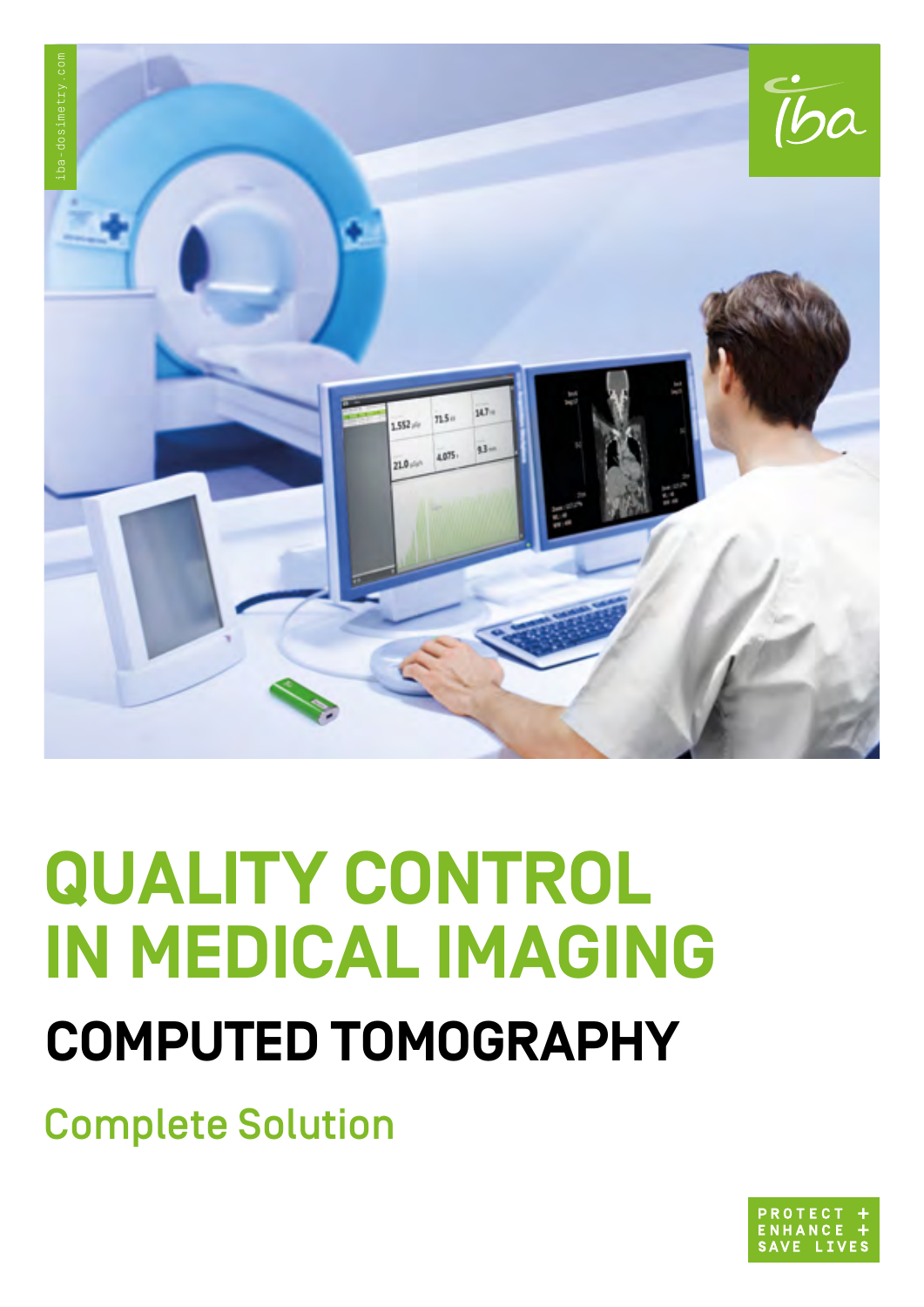# Complete Solution

#### **MagicMax Universal CT Case** VD0250124

#### Your complete solution for CTDI measurements.\*

#### Consisting of:

- MagicMax Universal Multimeter with integrated high voltage module for Ionization Chambers
- $\blacksquare$  DCT10-MM CT Ionization Chamber 10 cm
- $\equiv$  3-Part PMMA CT Phantom for dose measurements (set for adults & pediatric)
- Illuminance Detector For use with MagicMaX *Universal*; Measurement range 1 – 10,000 lx
- **Trolley Case for convenient transportation**

#### Optional devices:

- $\blacksquare$  DCT30-MM  $\vee$ D1020302 CT Ionization Chamber 30cm for wide beam CT's
- **Multidetector XR for CT in tomo mode** (non-rotational) VD0202030 for PPV/kV measurements in CT



\*MagicMax Universal Cases are preconfigured to meet all standard QC needs. Optional tools for additional applications are available.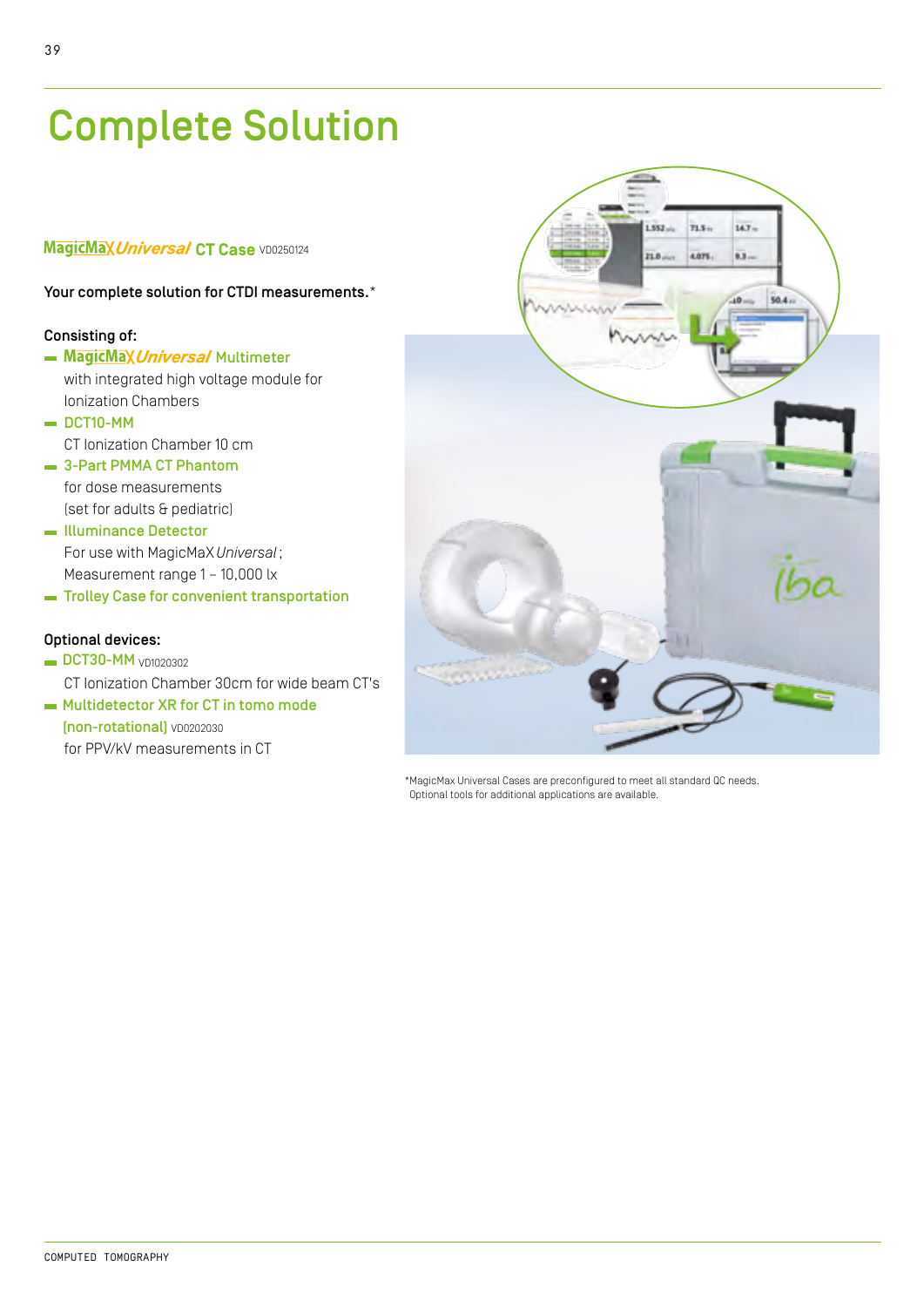# Complete Solutions

#### **QC Kit IBA***ct* **pediatric** VD1050103

#### Adult Head & Body / Pediatric Head & Body

Complete measuring kit for CTDI measurements at all types of CT scanners.

#### Consisting of:

- **3-part Modular PMMA CT-Phantom** for Dose Measurements Adult head & body / pediatric head & body
- Dosimeter Dosimax *plus* A HV With internal high voltage supply for use with ionization chamber DCT10-RS
- Ionisation Chamber DCT10-RS / Lemo
- Extension Cable, 8 m
- Specialist Booklet "Radiation Exposure in Computed Tomography"
- Carrying Case With removable trolley

#### **QC Kit IBA***ct* **Standard <b>VD1050102**

#### Adult Head & Body

Complete measuring kit for dose measurements in computed tomography according to IEC 60601-2-44, IEC 61223-2-6, -3-5.

#### Consisting of:

- **Example 2-parted Modular CT-Phantom for Dose Measurements** Adult head & body Dosimeter Dosimax *plus* A HV
- With internal high voltage supply for use with ionization chamber DCT10-RS
- Ionisation Chamber DCT10-RS / Lemo
- Extension Cable, 8 m
- Specialist Booklet "Radiation Exposure in Computed Tomography"
- **Carrying Case** With removable trolley





For luminance / illuminance measurements of your image display device, please see chapter "Quality Control at Medical Displays", page 52.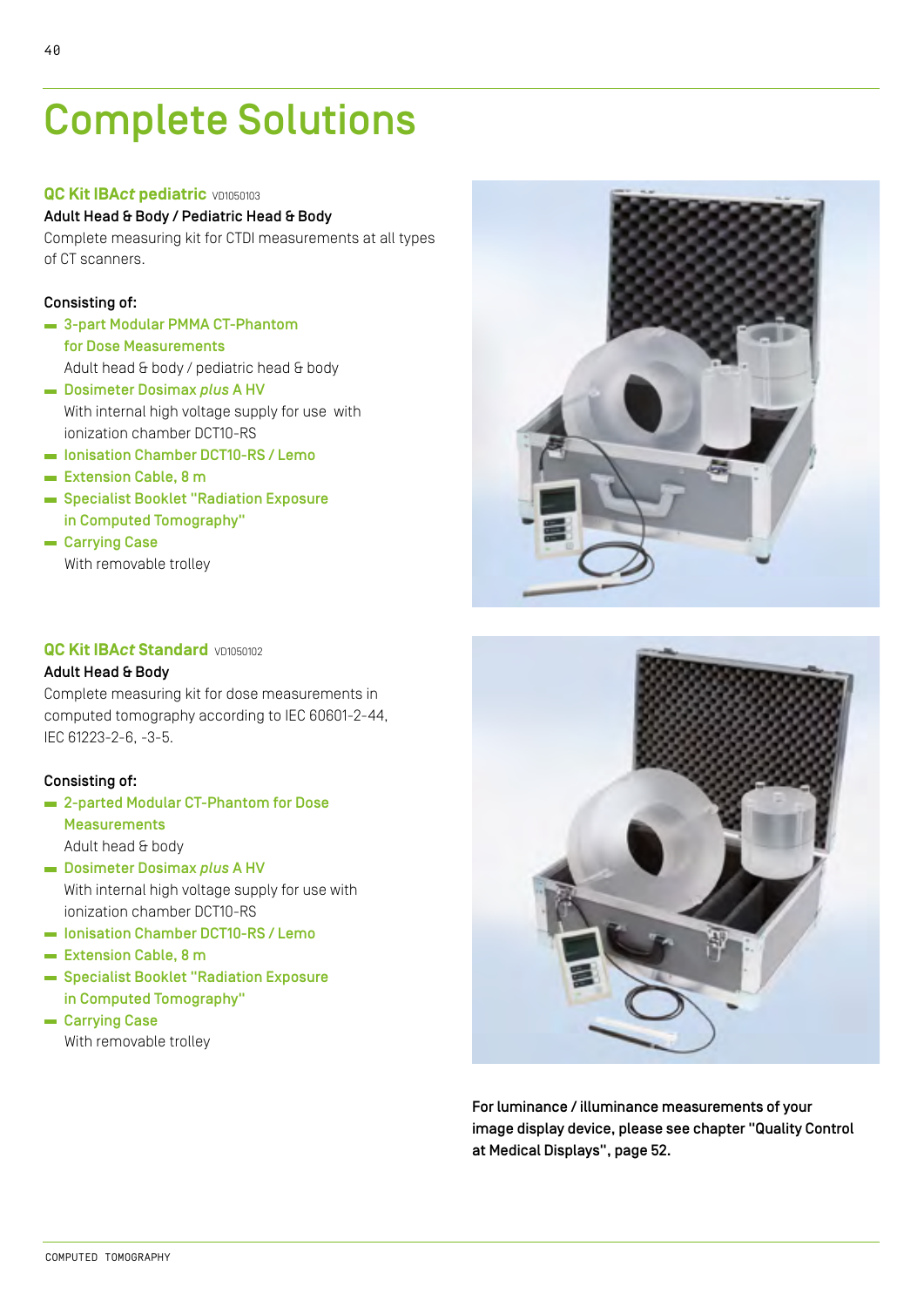## Multimeter

#### **MagicMax Universal Multimeter CT Kit**

VD0250126\_US

#### Your All-In-One Dose QA Solution.\*

#### Consisting of:

- **High-end Multimeter Solution** for all needs in beam verification: incl. advanced MagicMaX software for fast and complete dose measurement overview; Plug and Play system allows fast and seamless workflow within ONE minute setup time
- $\blacksquare$  DCT10-MM

CT Ionization Chamber 10 cm

- **Multidetector XR for CT in tomo mode** (non-rotational), Radiography & Fluoroscopy Measuring values: kVp, PPV,HVL, dose, dose rate, dose per pulse, exposure time and wave form
- Illuminance Detector Light output measurements of image intensifiers and viewing boxes
- **Carrying Case**

#### Optional devices:

- DCT30-MM vn1020302 CT Ionization Chamber 30cm for wide beam CT's
- **Multidetector XR for CT in tomo mode**

#### (non-rotational)

for PPV/kV measurements in CT



\*MagicMax Universal Cases are preconfigured to meet all standard QC needs. Optional tools for additional applications are available.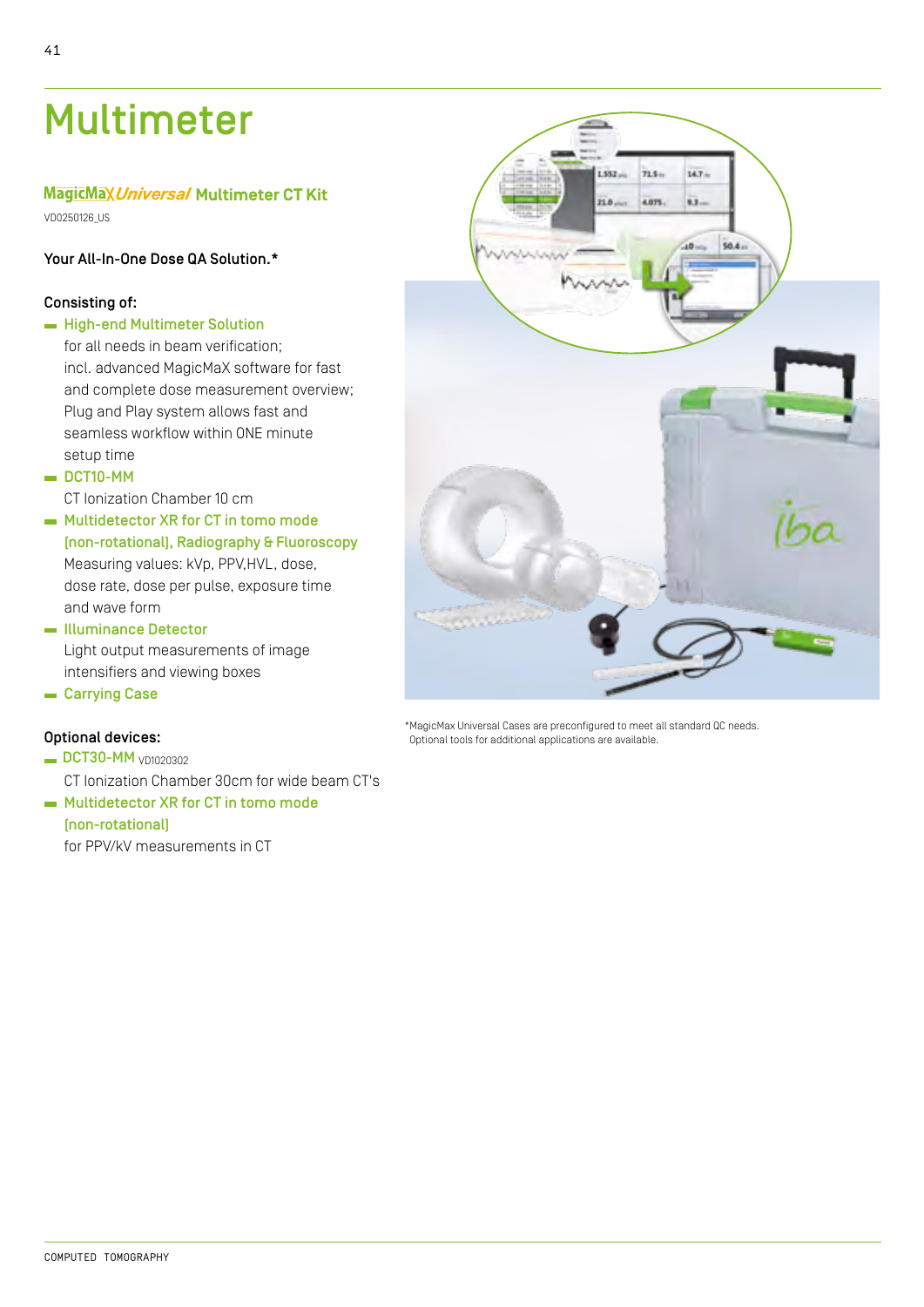### Test devices

#### **3-part PMMA CT-Phantom**

#### Adult Head & Body / Pediatric Head & Body VD1003105 Innovative 3-part nested PMMA phantom for CTDI measurements. Designed to image pediatric and adult head

and body in accordance with FDA performance standard for diagnostic X-ray systems (21CFR 1020.33).

#### Consisting of:

- $-1$  pediatric head phantom, 10 cm diameter, 5 holes
- 1 adult head-/pediatric body phantom, 16 cm diameter, 4 holes
- $-1$  adult body annulus, 32 cm diameter, 4 holes *(The above-mentioned 3 phantoms fit into each other!)*
- $-$  13 acrylic rods for plugging all the phantom holes



#### **2-part PMMA CT-Phantom**

#### Adult Head & Body VD1003110

Phantom for CTDI measurements according to IEC 60601-2-44, IEC 61223-3-5, IEC 61223-2-6.

#### Consisting of:

- $-1$  adult head phantom, 16 cm diameter, 5 holes
- $-1$  adult body annulus, 32 cm diameter, 4 holes
- $\blacksquare$  9 acrylic rods for plugging all the phantom holes